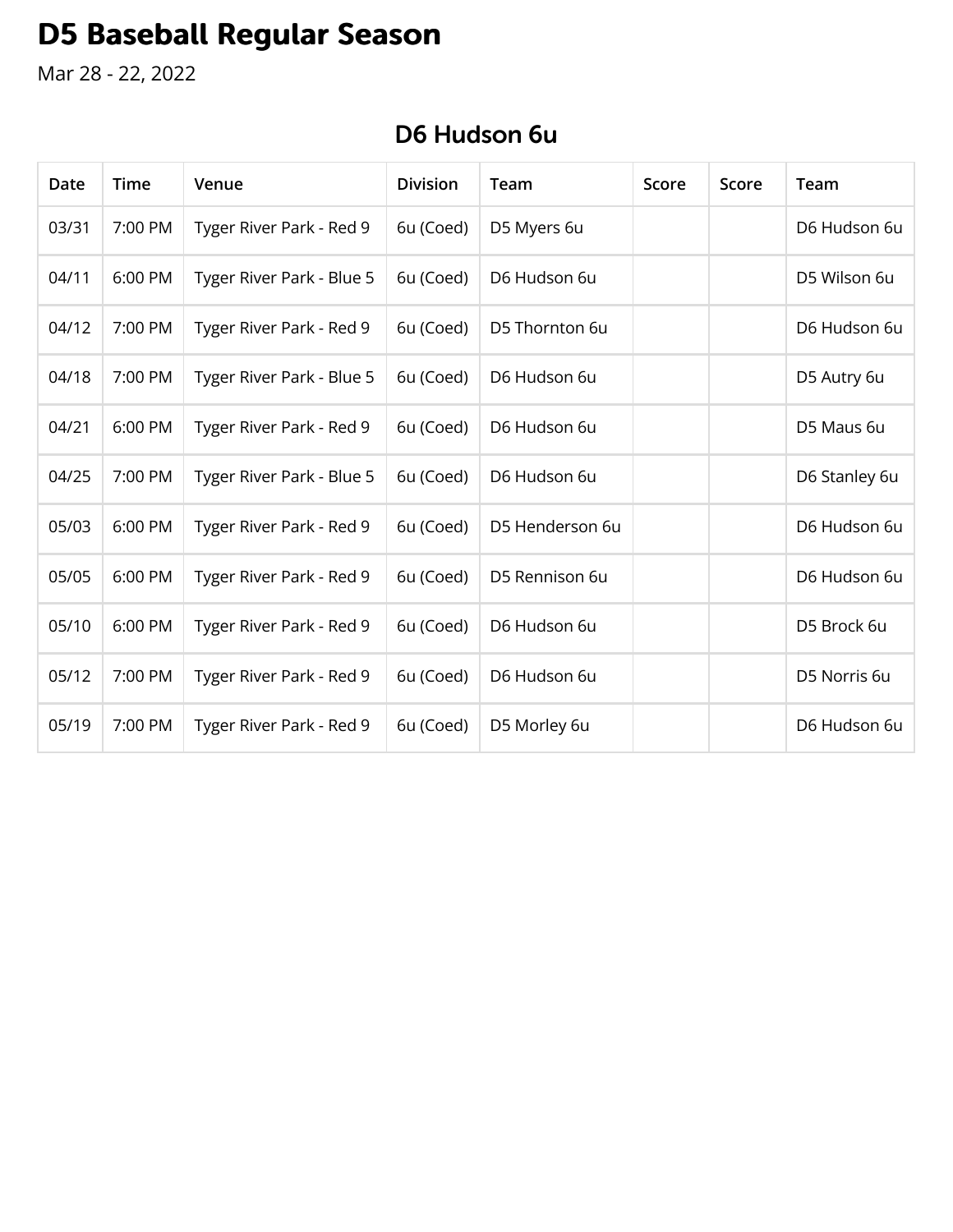# D6 Stanley 6u

| <b>Date</b> | <b>Time</b> | Venue                        | <b>Division</b> | Team               | <b>Score</b> | Score | Team              |
|-------------|-------------|------------------------------|-----------------|--------------------|--------------|-------|-------------------|
| 03/31       | 6:00<br>PM  | Tyger River Park - Red 9     | 6u<br>(Coed)    | D6 Stanley 6u      |              |       | D5 Brock 6u       |
| 04/11       | 6:00<br>PM  | Tyger River Park - Red 9     | 6u<br>(Coed)    | D6 Stanley 6u      |              |       | D5 Thornton<br>6u |
| 04/12       | 6:00<br>PM  | Tyger River Park - Red 9     | 6u<br>(Coed)    | D5 Morley 6u       |              |       | D6 Stanley 6u     |
| 04/19       | 7:00<br>PM  | Tyger River Park - Red 9     | 6u<br>(Coed)    | D6 Stanley 6u      |              |       | D5 Wilson 6u      |
| 04/21       | 7:00<br>PM  | Tyger River Park - Blue<br>5 | 6u<br>(Coed)    | D5 Autry 6u        |              |       | D6 Stanley 6u     |
| 04/25       | 7:00<br>PM  | Tyger River Park - Blue<br>5 | 6u<br>(Coed)    | D6 Hudson 6u       |              |       | D6 Stanley 6u     |
| 04/28       | 7:00<br>PM  | Tyger River Park - Red 9     | 6u<br>(Coed)    | D5 Maus 6u         |              |       | D6 Stanley 6u     |
| 05/02       | 6:00<br>PM  | Tyger River Park - Blue<br>5 | 6u<br>(Coed)    | D5 Henderson<br>6u |              |       | D6 Stanley 6u     |
| 05/09       | 7:00<br>PM  | Tyger River Park - Red 9     | 6u<br>(Coed)    | D6 Stanley 6u      |              |       | D5 Rennison<br>6u |
| 05/10       | 7:00<br>PM  | Tyger River Park - Red 9     | 6u<br>(Coed)    | D6 Stanley 6u      |              |       | D5 Norris 6u      |
| 05/16       | 6:00<br>PM  | Tyger River Park - Red 9     | 6u<br>(Coed)    | D5 Myers 6u        |              |       | D6 Stanley 6u     |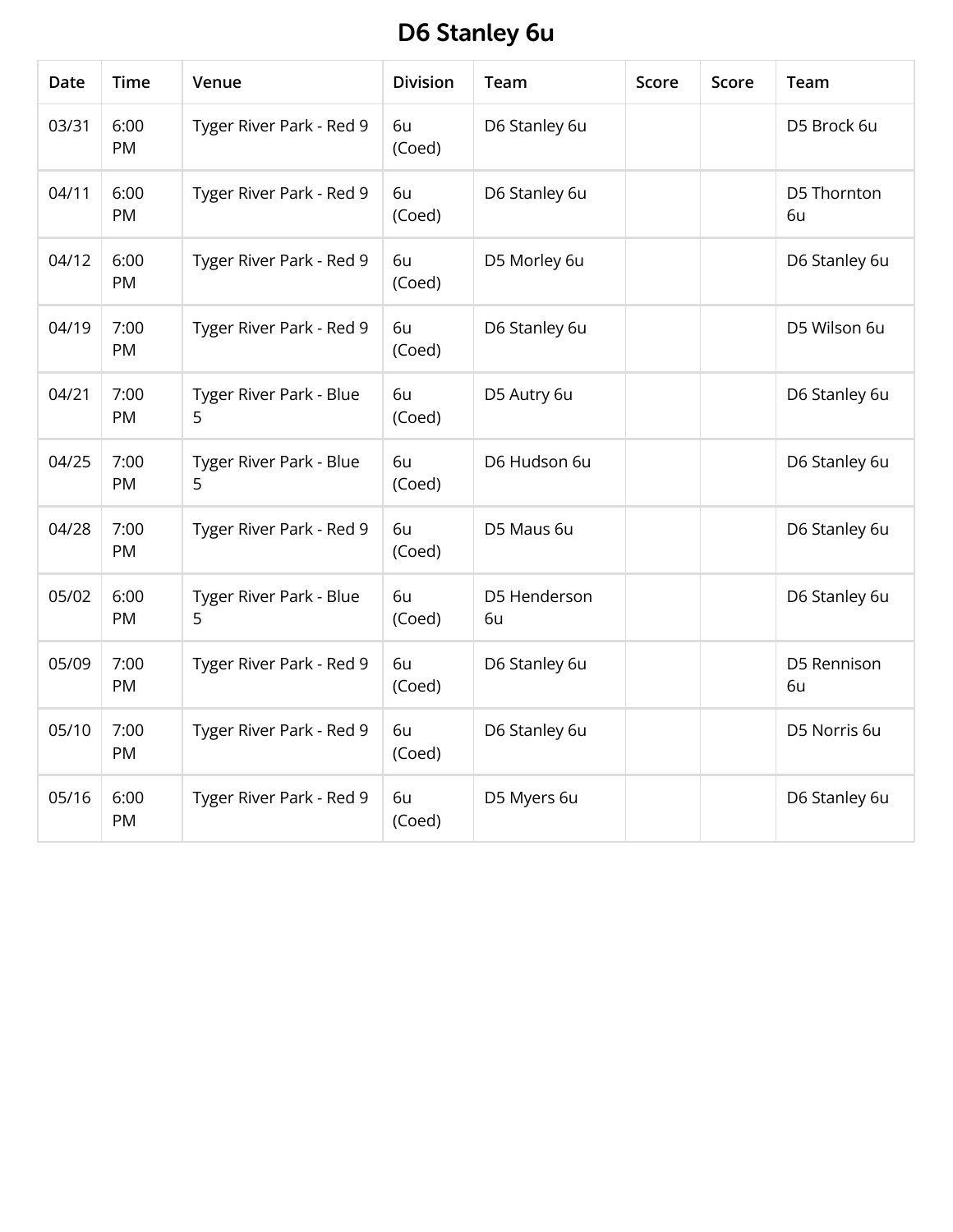#### D6 Newman 8u

| Date  | <b>Time</b> | Venue                        | <b>Division</b> | Team               | Score | Score | Team                |
|-------|-------------|------------------------------|-----------------|--------------------|-------|-------|---------------------|
| 03/28 | 7:30<br>PM  | Tyger River Park - Red<br>11 | 8u<br>(Coed)    | D5 Eison 8u        |       |       | D6 Newman 8u        |
| 03/31 | 7:30<br>PM  | Tyger River Park - Blue 6    | 8u<br>(Coed)    | D6 Newman 8u       |       |       | D5 Wiley 8u         |
| 04/11 | 7:30<br>PM  | Tyger River Park - Red<br>11 | 8u<br>(Coed)    | D5 Foster 8u       |       |       | D6 Newman 8u        |
| 04/14 | 6:00<br>PM  | Tyger River Park - Blue 6    | 8u<br>(Coed)    | D6 Newman 8u       |       |       | D6 O'Sullivan<br>8u |
| 04/18 | 7:30<br>PM  | Tyger River Park - Red<br>11 | 8u<br>(Coed)    | D5 Wiley 8u        |       |       | D6 Newman 8u        |
| 04/19 | 7:30<br>PM  | Tyger River Park - Red<br>11 | 8u<br>(Coed)    | D6 Newman 8u       |       |       | D5 Martin 8u        |
| 04/25 | 6:00<br>PM  | Tyger River Park - Blue 6    | 8u<br>(Coed)    | D6 Newman 8u       |       |       | D5 Foster 8u        |
| 04/28 | 6:00<br>PM  | Tyger River Park - Red<br>11 | 8u<br>(Coed)    | D6 Newman 8u       |       |       | D5 Sturgis 8u       |
| 05/03 | 7:30<br>PM  | Tyger River Park - Red<br>11 | 8u<br>(Coed)    | D5 Smith 8u        |       |       | D6 Newman 8u        |
| 05/10 | 7:30<br>PM  | Tyger River Park - Red<br>11 | 8u<br>(Coed)    | D5 Martin 8u       |       |       | D6 Newman 8u        |
| 05/12 | 7:30<br>PM  | Tyger River Park - Red<br>11 | 8u<br>(Coed)    | D6 Newman 8u       |       |       | D5 Morgan 8u        |
| 05/16 | 6:00<br>PM  | Tyger River Park - Red<br>11 | 8u<br>(Coed)    | D5 Batchelor<br>8u |       |       | D6 Newman 8u        |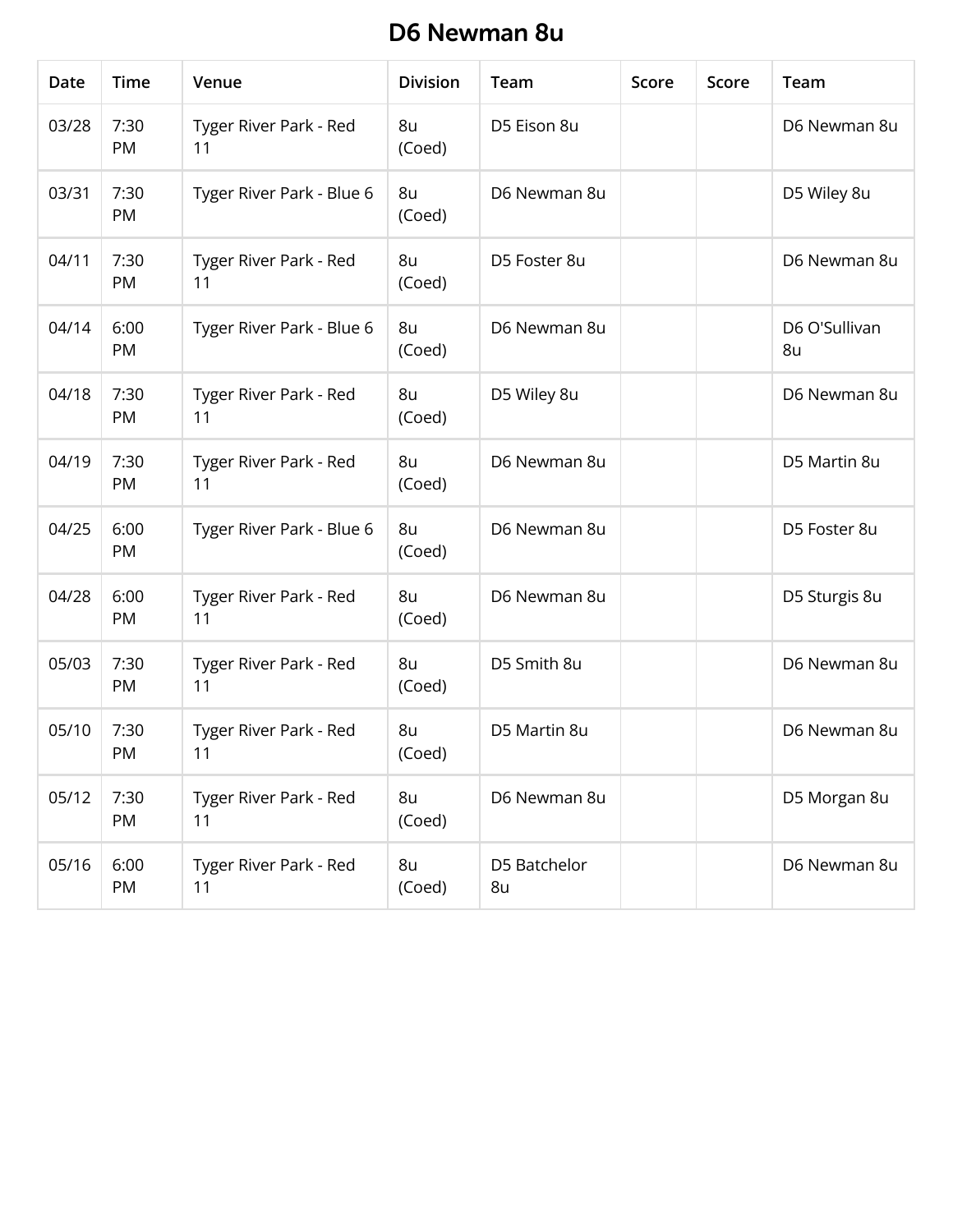## D6 O'Sullivan 8u

| Date  | <b>Time</b> | Venue                        | <b>Division</b> | Team                | Score | Score | Team                |
|-------|-------------|------------------------------|-----------------|---------------------|-------|-------|---------------------|
| 03/28 | 6:00<br>PM  | Tyger River Park - Blue 6    | 8u<br>(Coed)    | D6 O'Sullivan<br>8u |       |       | D5 Batchelor 8u     |
| 03/31 | 6:00<br>PM  | Tyger River Park - Red<br>11 | 8u<br>(Coed)    | D6 O'Sullivan<br>8u |       |       | D5 Eison 8u         |
| 04/11 | 6:00<br>PM  | Tyger River Park - Blue 6    | 8u<br>(Coed)    | D5 Wiley 8u         |       |       | D6 O'Sullivan<br>8u |
| 04/14 | 6:00<br>PM  | Tyger River Park - Blue 6    | 8u<br>(Coed)    | D6 Newman 8u        |       |       | D6 O'Sullivan<br>8u |
| 04/18 | 7:30<br>PM  | Tyger River Park - Blue 6    | 8u<br>(Coed)    | D6 O'Sullivan<br>8u |       |       | D5 Foster 8u        |
| 04/25 | 7:30<br>PM  | Tyger River Park - Red<br>11 | 8u<br>(Coed)    | D5 Martin 8u        |       |       | D6 O'Sullivan<br>8u |
| 04/26 | 7:30<br>PM  | Tyger River Park - Red<br>11 | 8u<br>(Coed)    | D5 Eison 8u         |       |       | D6 O'Sullivan<br>8u |
| 05/02 | 6:00<br>PM  | Tyger River Park - Red<br>11 | 8u<br>(Coed)    | D6 O'Sullivan<br>8u |       |       | D5 Sturgis 8u       |
| 05/05 | 7:30<br>PM  | Tyger River Park - Red<br>11 | 8u<br>(Coed)    | D6 O'Sullivan<br>8u |       |       | D5 Wiley 8u         |
| 05/10 | 6:00<br>PM  | Tyger River Park - Red<br>11 | 8u<br>(Coed)    | D5 Foster 8u        |       |       | D6 O'Sullivan<br>8u |
| 05/12 | 6:00<br>PM  | Tyger River Park - Red<br>11 | 8u<br>(Coed)    | D6 O'Sullivan<br>8u |       |       | D5 Smith 8u         |
| 05/17 | 6:00<br>PM  | Tyger River Park - Red<br>11 | 8u<br>(Coed)    | D5 Morgan 8u        |       |       | D6 O'Sullivan<br>8u |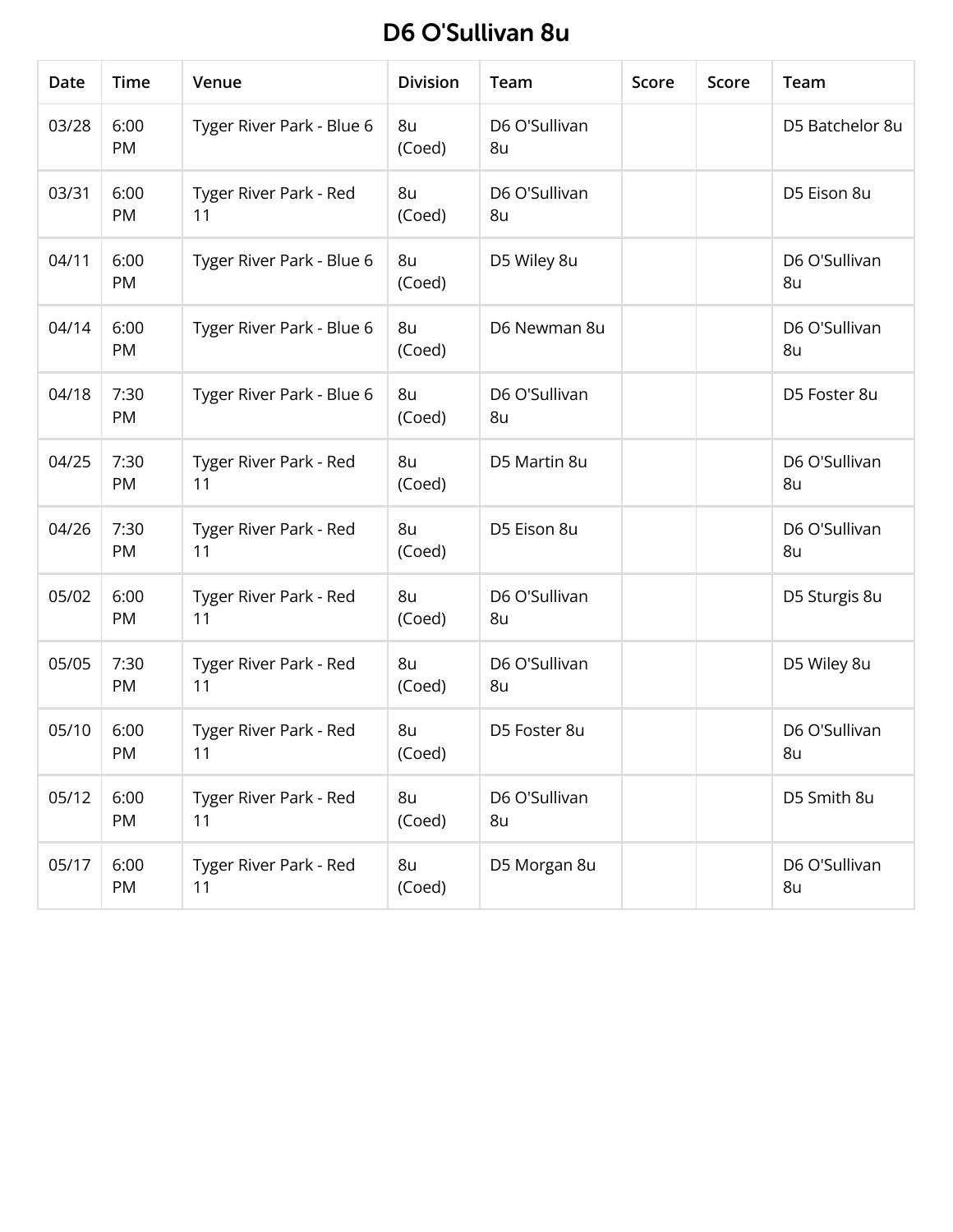## **D6 Hill 10u**

| Date  | <b>Time</b> | Venue                        | <b>Division</b> | Team                   | Score | Score | Team                   |
|-------|-------------|------------------------------|-----------------|------------------------|-------|-------|------------------------|
| 03/31 | 7:30<br>PM  | Tyger River Park - Red<br>10 | 10u<br>(Coed)   | D5 Theaker             |       |       | D6 Hill 10u            |
| 04/14 | 6:00<br>PM  | Tyger River Park - Red<br>10 | 10u<br>(Coed)   | D6 Hill 10u            |       |       | D5 Theaker             |
| 04/18 | 6:00<br>PM  | Tyger River Park - Red<br>10 | 10u<br>(Coed)   | D5 Wiley 10u           |       |       | D6 Hill 10u            |
| 04/21 | 7:30<br>PM  | Tyger River Park - Red<br>10 | 10u<br>(Coed)   | D5 Cousins 10u         |       |       | D6 Hill 10u            |
| 04/25 | 6:00<br>PM  | Tyger River Park - Red<br>10 | 10u<br>(Coed)   | D6 Hill 10u            |       |       | D5 Cloonan 10u         |
| 04/28 | 6:00<br>PM  | Tyger River Park -<br>Blue 7 | 10u<br>(Coed)   | D5 Baker 10u           |       |       | D6 Hill 10u            |
| 05/02 | 6:00<br>PM  | Tyger River Park - Red<br>10 | 10u<br>(Coed)   | D6 Hill 10u            |       |       | D5 Wiley 10u           |
| 05/03 | 7:30<br>PM  | Tyger River Park -<br>Blue 7 | 10u<br>(Coed)   | D6 Hill 10u            |       |       | D5 Cousins 10u         |
| 05/10 | 6:00<br>PM  | Tyger River Park -<br>Blue 7 | 10u<br>(Coed)   | D5 Cloonan 10u         |       |       | D6 Hill 10u            |
| 05/12 | 7:30<br>PM  | Tyger River Park - Red<br>10 | 10u<br>(Coed)   | D5 Vanderwarker<br>10u |       |       | D6 Hill 10u            |
| 05/17 | 7:30<br>PM  | Tyger River Park - Red<br>10 | 10u<br>(Coed)   | D6 Hill 10u            |       |       | D5 Baker 10u           |
| 05/19 | 6:00<br>PM  | Tyger River Park - Red<br>10 | 10u<br>(Coed)   | D6 Hill 10u            |       |       | D5 Vanderwarker<br>10u |